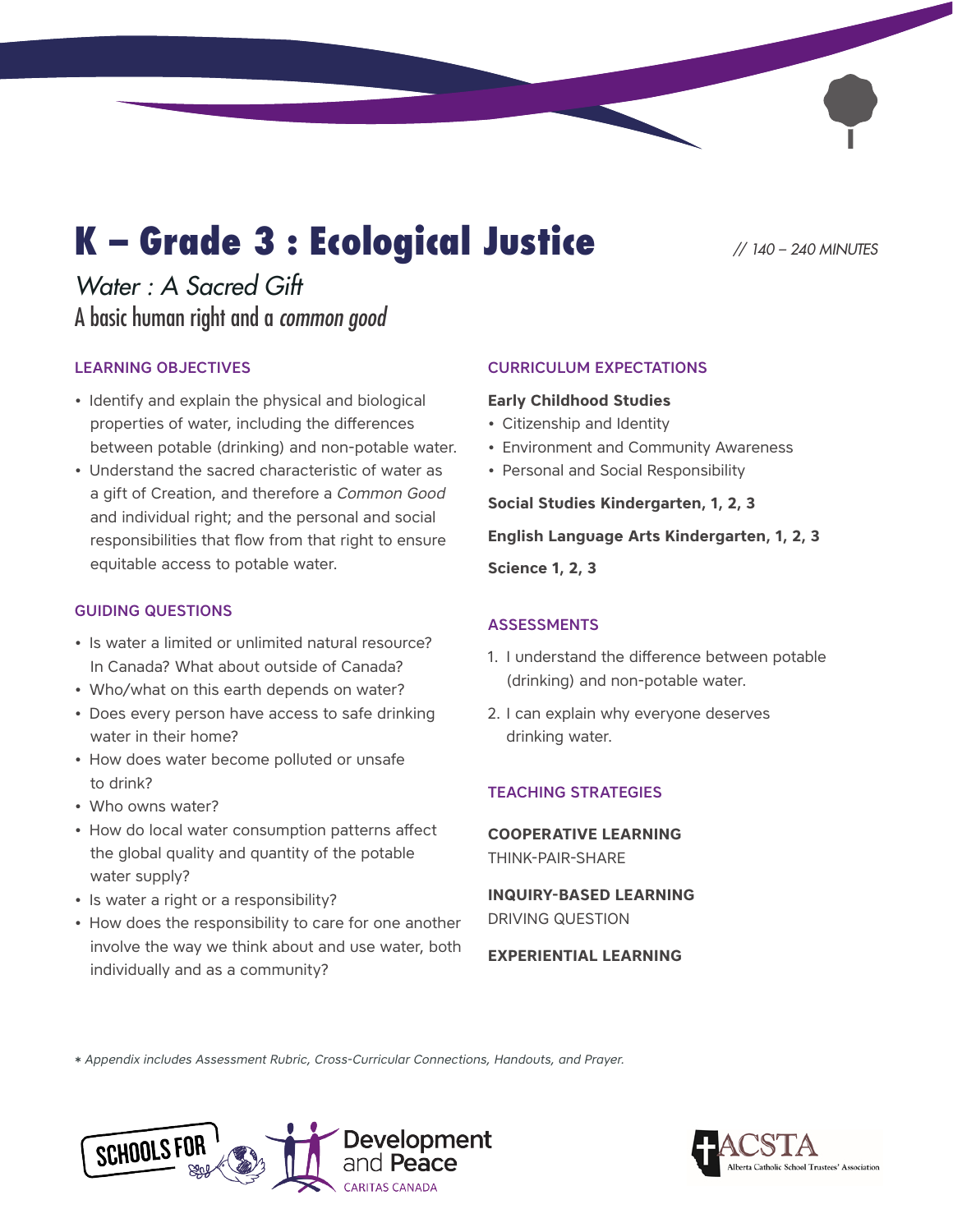#### CATHOLIC GRADUATE EXPECTATIONS

- **3.** A reflective, creative and holistic thinker who:
	- **c.** Thinks reflectively and creatively to evaluate situations and solve problems.
	- **d.** Makes decisions in light of Gospel values with an informed moral conscience.

#### KEY VOCABULARY

*Common Good*

*Solidarity* 

*Stewardship* 

Rights

Quality of life

Uniqueness

Respect

Individual

Responsibilities

Community

**Culture** 

Environment

Pollution

Filter

- **7.** A responsible citizen who:
	- **i.** Respects the environment and uses resources wisely.

#### PRINCIPLES OF CATHOLIC SOCIAL TEACHING www.devp.org/cst

**Common Good:** We must consider others, and the whole human family, when we make decisions. God created the world for all His children to share.

**Stewardship of Creation:** The Earth is a holy gift from God. We have to treat Creation with respect, and protect and care for it in a way that is good for all living beings and for the future.

**Rights & Responsibilities:** Every person has a right to live a decent life: to have food, clean water, a home, education, and work. Every person has a responsibility to help one another.

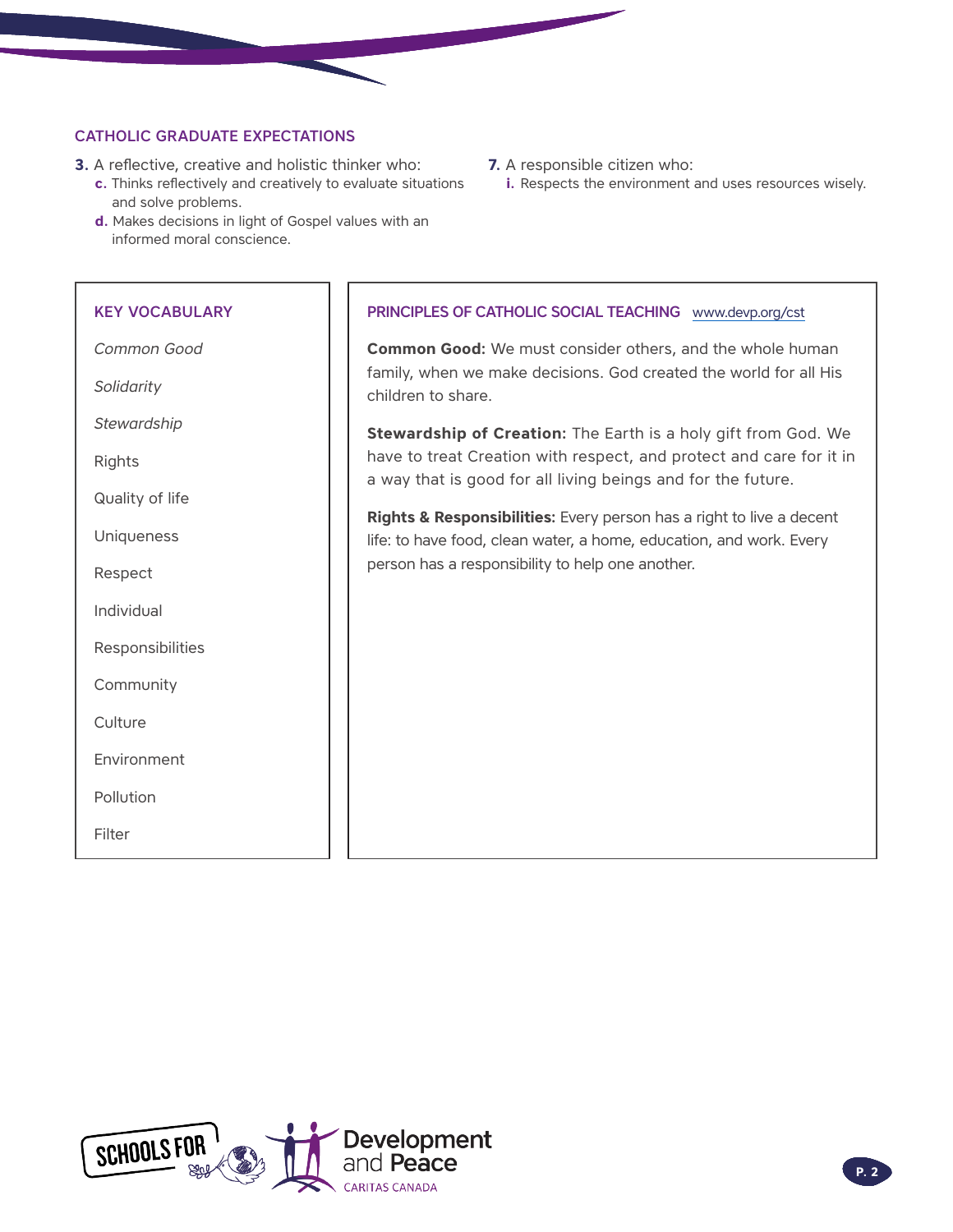

The following lesson plan is divided into two Parts: Part 1 and Part 2.

Each Part contains the following sections: Teacher Preparation, See, Judge, and Act.

Teachers can discern how to divide the lesson plan according to the time available, and the learning needs of the class. The Curriculum Connections listed in the Appendix are for the completion of both Parts of the lesson plan.

#### VIDEO AND READINGS

- Review the principles of Catholic Social Teaching at [www.devp.org/cst.](http://www.devp.org/cst)
- Robeco Asset Management. (2014, April 24). WATER our most precious resource. [Video File]. Retrieved from: https://www.youtube.com/watch?v=VIaw5mCjHPI

**Note:** Bathroom-related water use makes up two-thirds of total home indoor use!

- Handout: 'Water Usage Quiz'
- Complete the following Pre-Reading:

#### **Fast Facts about water for educators**

(Source: Polaris Institute, [http://www.polarisinstitute.org/resource\\_2\\_gr\\_9\\_geography\)](http://www.polarisinstitute.org/resource_2_gr_9_geography):

- Fresh water is actually only 2.5% of the world's supply! The rest is saltwater.
- Around 2.7 billion people experience a period of at least one month of water scarcity, each year. Water availability is impacted by both quantity and quality (and most often, a combination of both). For example, if there is a lesser quantity of water available, this limited amount is put under additional stress (because it is at higher risk for overuse, and also pollution).
- The average Canadian uses 275 litres of water daily. This is equivalent to 4.5 baths! In 2009, unmetered households used a daily average of 376 litres per person compared to 229 litres per person by metered households.

#### **Breakdown of residential (indoor) water use in Canada:**

- Toilet: 30%
- Bathing and showering: 35%
- Laundry: 20%
- Cooking and drinking: 10%
- Cleaning: 5%.

#### MATERIALS

- One container for each student containers should vary in size
- Salt
- Handout: 'Water Usage Quiz' (see Appendix) one per student

#### **PREPARATION**

Put one container on each student's desk.

- One container should be labelled "2.5%", and hold approximately 2.5% of the total volume of water used for this activity. This water is fresh water.
- All other containers should contain varying amounts. Dissolve enough salt into each container so that the taste of salt is strong enough to be noted with a taste of a finger-dip.

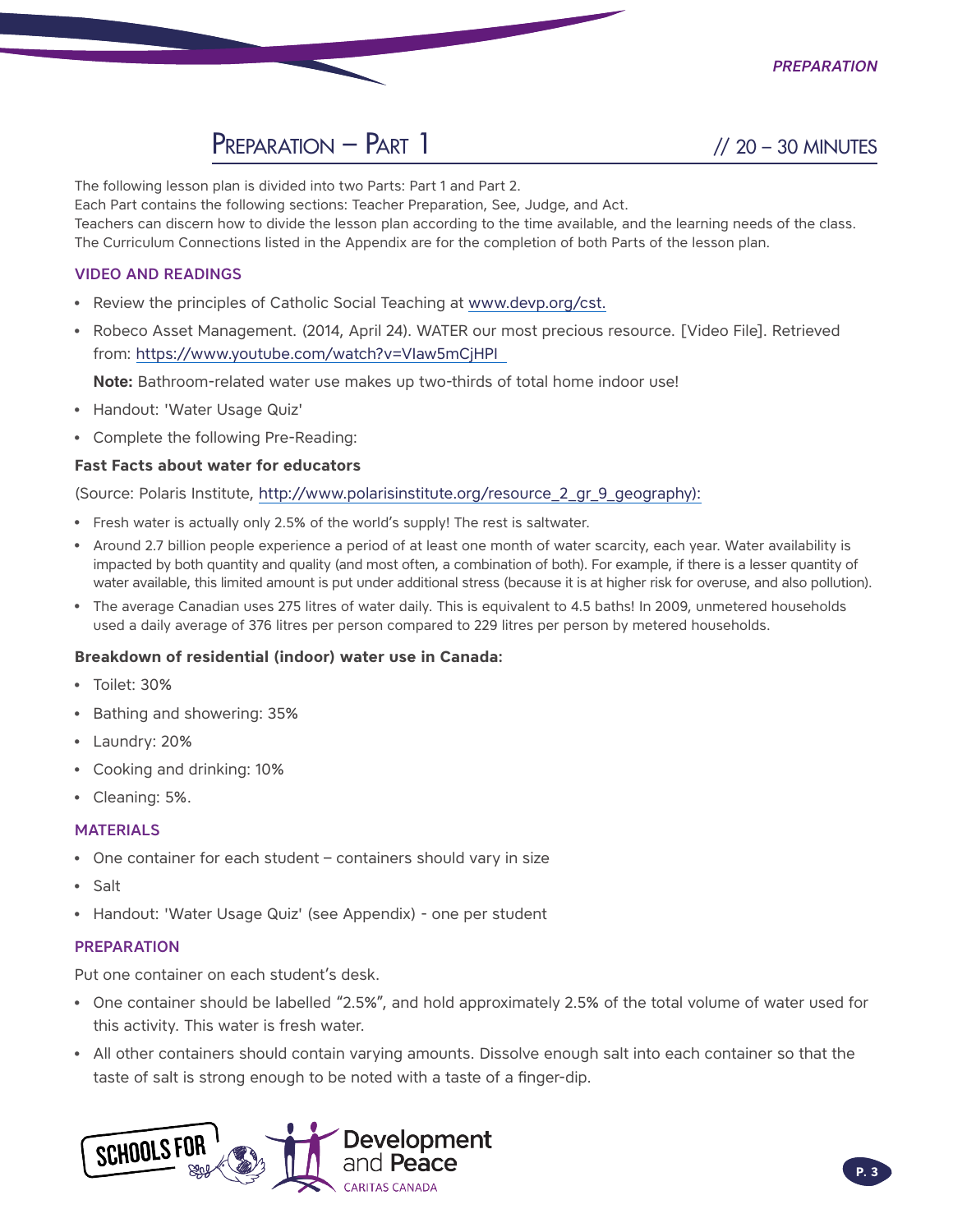

STEP 1 // Review safety instructions with the students: they should be careful to move carefully so as to not bump into the desks or each other and spill water.

**STEP 2 // Pose some of the guiding questions to the students:** 

- *• Is water a limited or unlimited natural resource? In Canada? What about outside of Canada?*
- *• Who / what on this earth depends on water?*
- *• Does everyone have access to safe drinking water in their homes?*
- *• How does water become polluted or unsafe to drink?*

Ask students to use their journal to note observations about their own water.

Ask them to note its colour, smell, and taste (by dipping their finger into the water and tasting it).

STEP 3 // Ask students to look around the room, either by remaining at their places if containers are clear, or by walking carefully around the room to look into each container. When they return to their places, ask them to come up with questions they have about the water and write these in their journals.

Sample questions:

- Why do some containers have a lot of water?
- Why are some containers empty?
- Why is all the water salty except the one container?
- Why are some containers bigger than others?

Ask students to raise their hand and share their questions.

**STEP 4 // Pose more guiding questions to the students:** 

- *• Who and what needs water to live?*
- *• Who owns water?*
- *• How do local water consumption patterns affect the global quality and quantity of the potable water supply?*
- *• Is water a right or a responsibility?*
- How does the responsibility to care for one another involve the way we think about and use water, both individually and *as a community?*

**Teacher:** *This container holds 2.5% of the water in all the containers. Imagine that all of the water in all of these containers represents the water on Earth. Of the Earth's water, only 2.5% is fresh water (unsalted water).* 

Ask the students why fresh water is important. Prompt students if needed to ensure these points are mentioned:

- We can't drink salt water we can only drink fresh water.
- All people need fresh water to live.
- All people need clean, fresh water to live a healthy and dignified life.

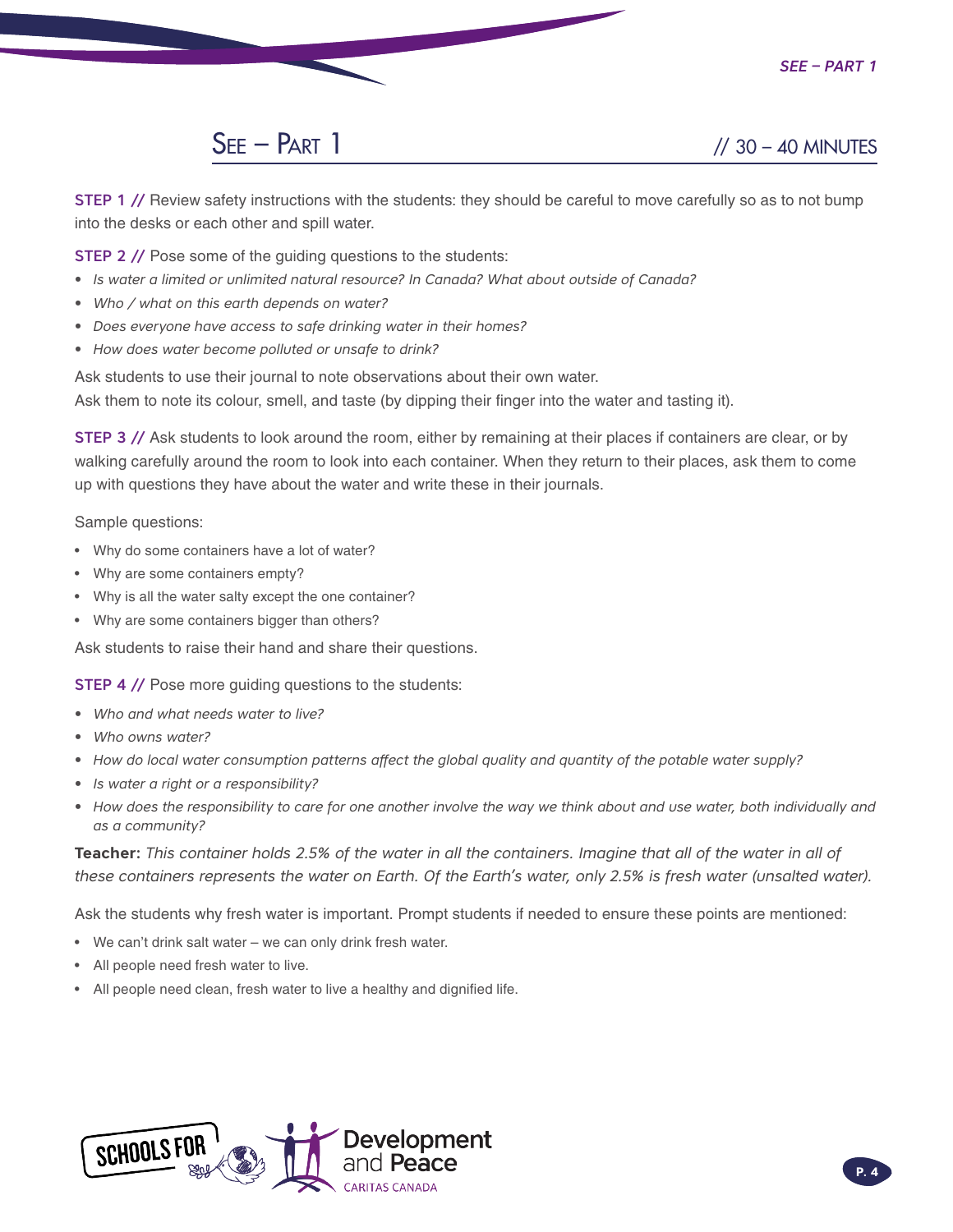Review ways in which people access water, using appropriate imagery as technology allows. Ensure students understand that:

- Some people have taps in their houses that deliver hot and cold water, some people have a well in their village that the village shares, and some people take water from lakes and streams; whereas other people have to walk a mile or more to access water, and have to carry all the water they need back to their houses.
- Many people in the world do not have access to clean water, and many live with very little water. Even here in Canada, there are many First Nations communities who do not have access to safe, potable water.

Ensure students understand that because we all need clean, fresh water to live a dignified life, we all have a right to clean water. God created water to give us life, and He loves all of his children equally – He wants us to share our water so that everyone has access to it.

STEP 5 // Watch the video: WATER Our Most Precious Resource, up to 1:25.

Review the information with the students:

- 2.5% of the world's water is fresh water.
- 0.5% of the world's water is available for our use. (As it melts, the 2% that is locked in glaciers and ice caps melts into the oceans, and so it is non-renewable fresh water).
- We use this water to grow food and raise animals, to keep factories and businesses working, and for our own use at home and at school.
- There are many ways water becomes polluted through our use and so 0.007% of the world's water is safe for consumption.
- Canada has 7% of the world's renewable fresh water (and about 0.5% of the world's population). (Environment Canada, FAQ https://www.ec.gc.ca/eau-water/default.asp?lang=En&n=1C100657-1)
- We have to share this very small amount with all people in the world, because we all need clean water and all have a right to water.

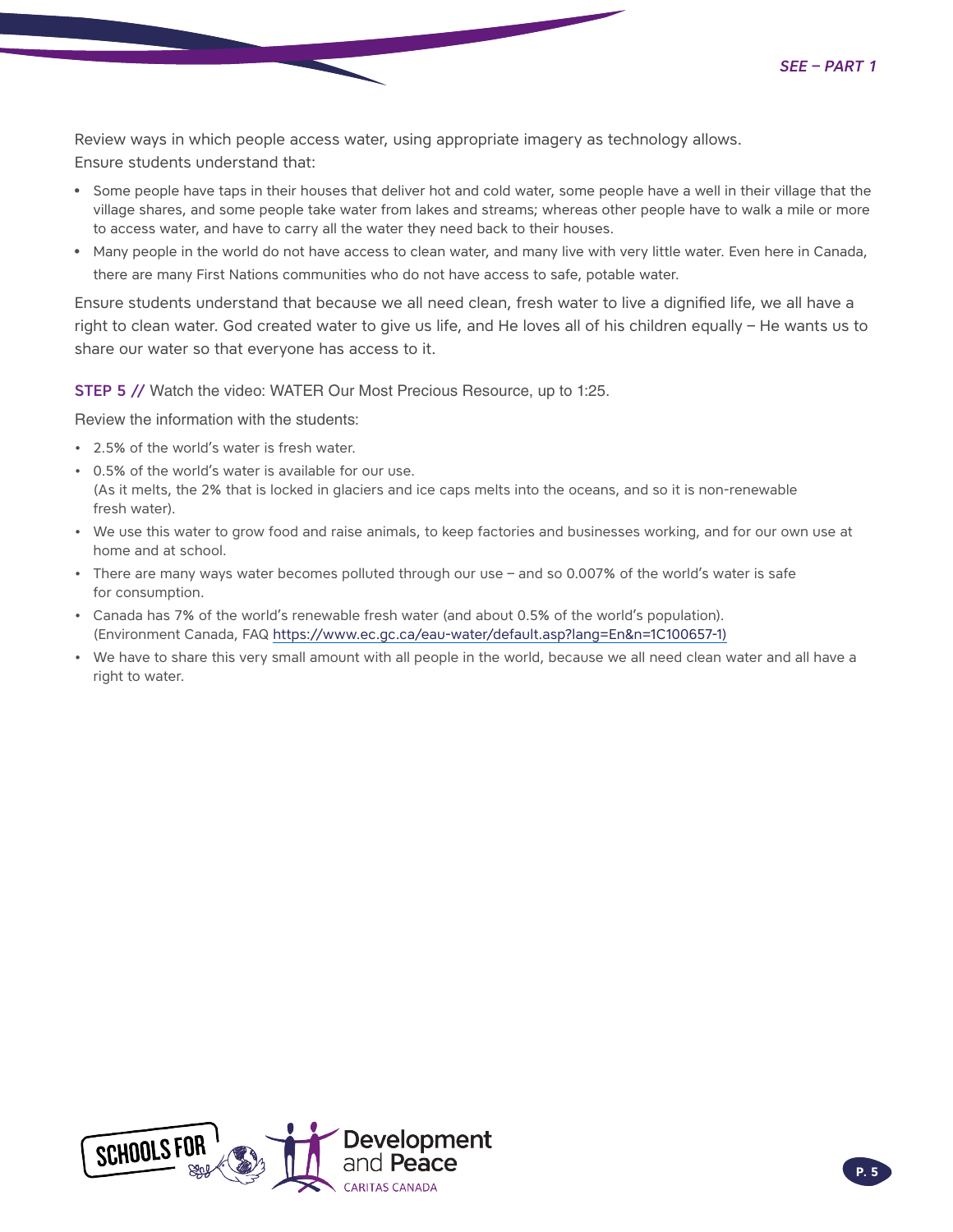*Judge – Part 1*



STEP 6 // Ask students what these facts mean for us and our use of water. Prompt students if necessary to realize:

- We need to be careful of how much water we use, so as not to take more than our fair share.
- We have to help keep water clean.

Review with the students that we have a right to clean, fresh water, and the responsibility to use water wisely and carefully to ensure everyone else has water too.

STEP 7 // Divide the students into pairs, with leadership qualities and learning difficulties in mind so students can help each other with vocabulary.

Hand out copies of the 'Water Usage Quiz' (See Appendix).

Have students first read the quiz themselves, then discuss it with their partner and select all the true answers. They can add other ideas to the bottom of the sheet.

STEP 8 // Return to the large group, and answer any questions they may have. Ensure students understand the moral preference for tap water – we all have a right to water, and so it should be a public, shared resource. Selling bottled water makes water a commodity, which conflicts with the right to water for all peoples. (Contact Development and Peace at schools@devp.org for more information).

Have students share some of their additional ideas for water conservation and protection.



STEP 9 // Discuss and decide together how the class will act to reduce water usage and protect the right for all people to access clean fresh water.

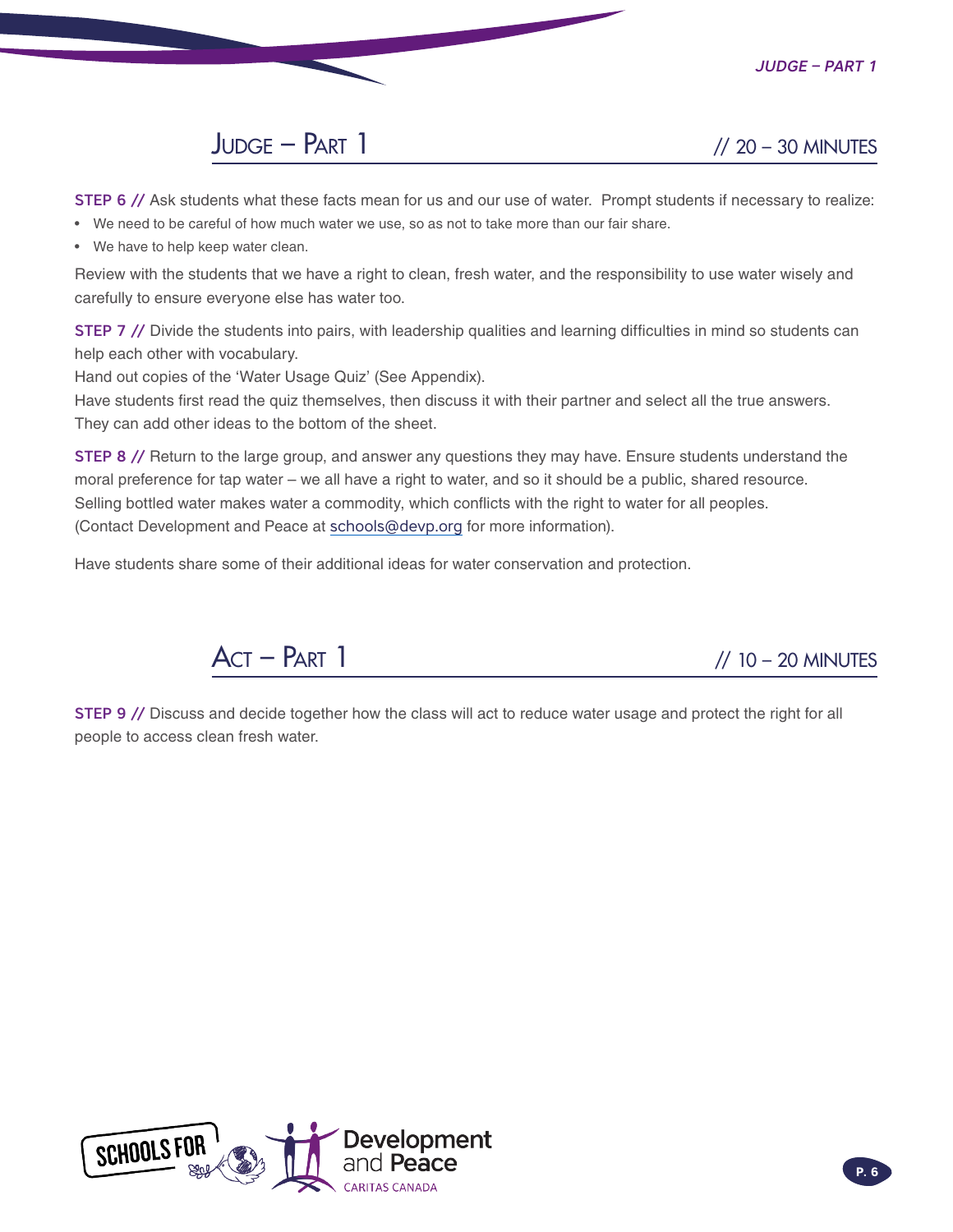### PREPARATION – PART 2

#### **MATERIALS**

- All containers from Part 1
- Colour (juice, tea, coffee, or food colouring), sand/pebbles, and small pieces of debris to represent various sorts of pollution
- Many different kinds of filters enough for all the teams of two students (coffee filters, sieves, cheesecloth, paper towels, etc.)
- Three small potted plants
- Funnels one per team of 2 students
- Handouts: 'Observation Sheet' and 'Filtration Chart' (see Appendix) one per student. *These can be double-sided.*

#### PREPARATION

Before students arrive, set out the various containers on each desk.

- 1/4 of containers should remain empty to represent the people and places who live with regular water scarcity.
- One container should have clean water and be marked "0.007%" to represent the world's water that is safe for consumption. Try to make the volume of water in this container less than 1% of the total water used in all containers.
- All other containers should be filled randomly with varying amounts of dirty water some coloured, some with sand or rocks, and some with multiple pollutants.
- Prepare a table with the various kinds of filters laid out, including the potted plants.

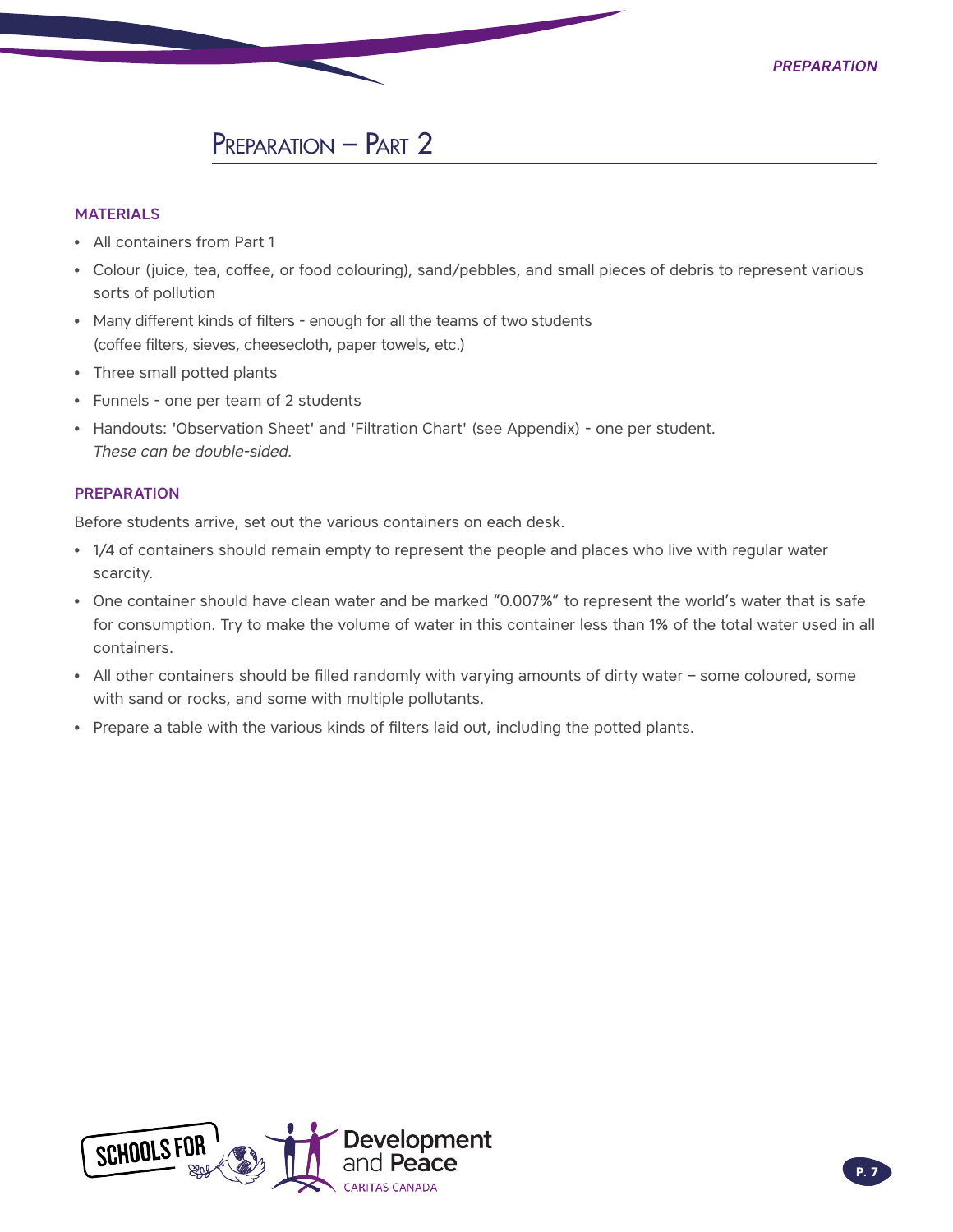## $SEE - PART 2$  // 30 – 45 MINUTES

STEP 1 // Review safety instructions with the students: they should be careful to move carefully so as to not bump into the desks or each other and spill water.

**STEP 2 // Re-pose the guiding questions to the students.** 

Remind students of what was learned in the first part of this lesson:

- Only 2.5% of the world's water is fresh water.
- Most of this is unusable as it is ice and melts into the ocean's salt water.
- 0.007% of the world's water is safe for consumption.
- Human use is agricultural, industrial and residential.
- All persons have a right to clean, fresh water as it is essential to life.
- We have a responsibility to share the world's water so that the everyone's right to water can be fulfilled.

Tell the students that today, the water in all the containers represent the less than 0.5% of the world's available fresh water. This water is used for agriculture, industry, and residential purposes, and so much of it is dirty and polluted from our use.

STEP 3 // Pass out the 'Observation Sheet' (see Appendix). Ask students to write their names on the sheets, and to silently write words in each box of the 'Observation Sheet' about their own water container.

STEP 4 // Ask students to carefully circulate around the room and observe other students' water containers, leaving their 'Observation Sheet' at their own desk. Encourage them to note differences in quantity and quality (colour, smell, etc) between the various containers.

Have students sit back down and come up with questions based on their observations.

Ask them to raise their hands and share some of their questions.

Sample questions may include:

- Why do some people have no water?
- Why do some people have more water?
- Why does only one person have clean water?

STEP 5 // Ask the students if the current water distribution is fair. If it is not fair, ask the students what we should do about it and write their responses on the board. Suggest trying to clean the dirty water, if it is not mentioned. Use this discussion to explain that today, we will be trying different ways of cleaning water.

STEP 6 // Divide students into pairs. Ask each pair to come to the front and select 3 different filters from the selection you have provided.

Each pair will filter their dirty water through the 3 types of filters, noting the results in the 'Filtration Chart.' Pairs cannot share or trade water.

STEP 7 // Discuss with the students their results and observations.

If no one chose the potted plant, demonstrate the potted plant's filtration abilities.

Generally, dry, good-quality soil is an excellent filter for the types of pollutants included in this activity.

Discuss with students how the Earth naturally filters groundwater, as well as the effects on the Earth when the water is polluted, and vice-versa.

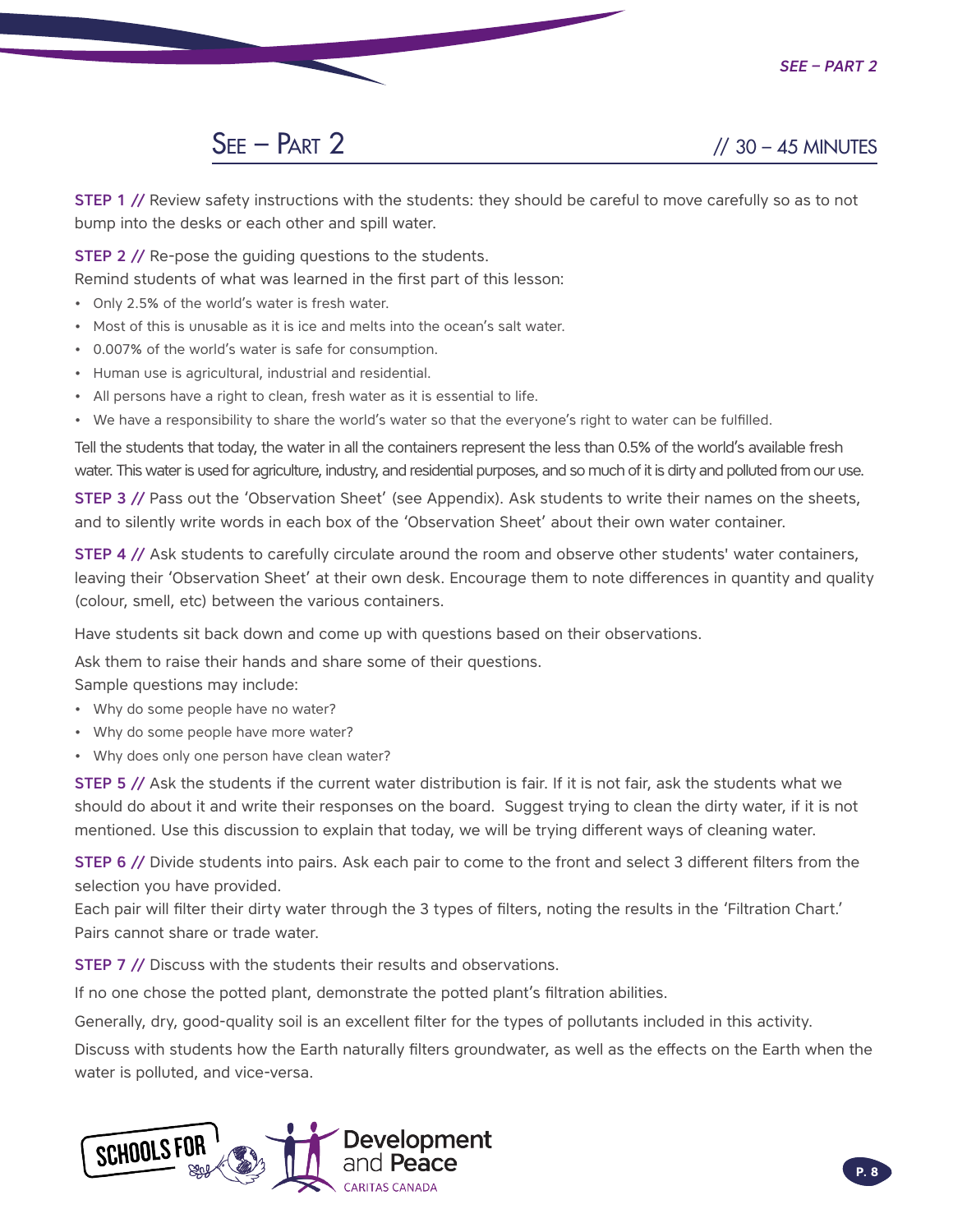

## $JUDGE - PART 2$  // 30 – 45 MINUTES

Discuss the values of *Common Good*, *Rights & Responsibilities*, and *Stewardship of Creation* with the students. What guidance does each of these principles give us on protecting and sharing water?

**Common Good:** We must consider others, and the whole human family, when we make decisions. God created the world for all His children to share.

**Stewardship of Creation:** The Earth is a holy gift from God. We have to treat Creation with respect, and protect and care for it in a way that is good for all living beings and for the future.

**Rights & Responsibilities:** Every person has a right to live a decent life: to have food, clean water, a home, education, and work. Every person has a responsibility to help one another.

Pray together the prayer inspired by *Laudato Si'* (see Appendix).



As appropriate to your environment, discuss ways to apply what the students have learned about the right of all persons to clean water, and our responsibility to protect and share water.

Ideas include:

- Present to other classrooms, or at an assembly (particularly for World Water Day)
- Include information in morning announcements
- Learn about and act on local water concerns (water bottling plants, watersheds, pollution, etc…)
- Advocate for a Bottled Water Free Zone in the school by writing or presenting to the parent council, principal, teachers, and others as necessary, or educate fellow students on why the school is a Bottled Water Free Zone.

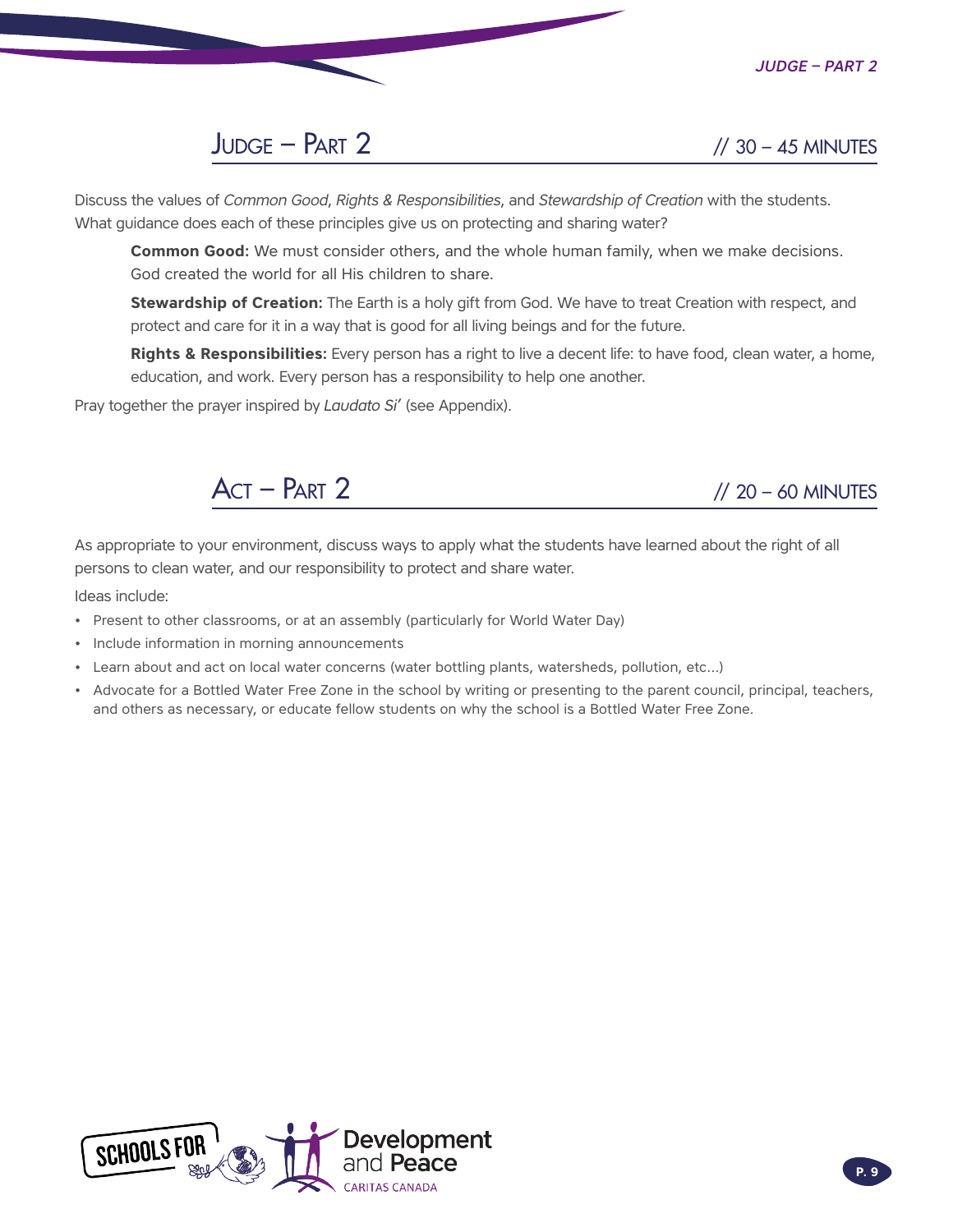### **APPENDIX**

| <b>ASSESSMENT</b>                   |    |
|-------------------------------------|----|
| Summative Assessment                | 11 |
| <b>CROSS CURRICULAR CONNECTIONS</b> | כו |
| <b>HANDOUTS</b>                     |    |
| Water Usage Quiz                    |    |
| <b>Observation Sheet</b>            | 18 |
| <b>Filtration Chart</b>             | 19 |
| <b>PRAYER</b>                       |    |

[Prayer adapted from](#page-19-0) *Laudato Si'* (CAFOD) *[20](#page-19-0)*

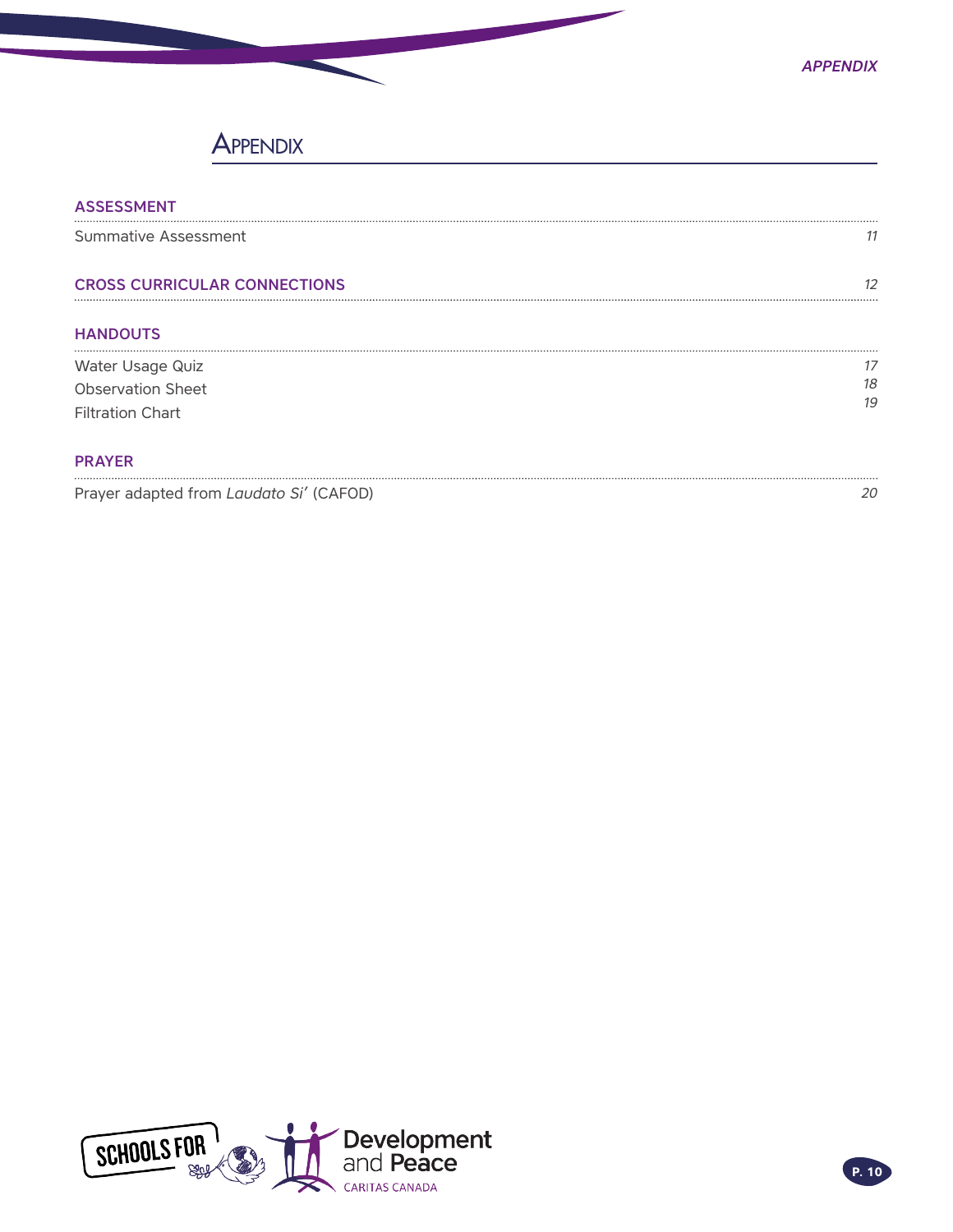*Appendix*

## <span id="page-10-0"></span>**Assessment Rubric**

| <b>RUBRIC COMPONENTS</b>                                                                                                  | <b>POINT SCALE</b>                                                     |                                                                         |                                                                       | <b>STUDENT'S</b><br><b>SCORE</b>                                     |  |
|---------------------------------------------------------------------------------------------------------------------------|------------------------------------------------------------------------|-------------------------------------------------------------------------|-----------------------------------------------------------------------|----------------------------------------------------------------------|--|
|                                                                                                                           | $\overline{\mathbf{4}}$                                                | 3                                                                       | $\overline{2}$                                                        | 1                                                                    |  |
| <b>STUDENT IDENTIFIES</b><br><b>RESPONSIBLE</b><br><b>USE OF WATER</b>                                                    | Student has<br>identified<br>four ways to<br>responsibly<br>use water. | Student has<br>identified<br>three ways to<br>responsibly<br>use water. | Student has<br>identified<br>two ways to<br>responsibly<br>use water. | Student has<br>identified<br>one way to<br>responsibly<br>use water. |  |
| <b>STUDENT IDENTIFIES</b><br><b>WAYS TO CARE</b><br><b>FOR CREATION</b>                                                   | Student has<br>identified four<br>ways to care<br>for creation.        | Student has<br>identified three<br>ways to care<br>for creation.        | Student has<br>identified two<br>ways to care<br>for creation.        | Student has<br>identified one<br>way to care<br>for creation.        |  |
| <b>STUDENT MAKES</b><br><b>CONNECTIONS TO</b><br><b>SOCIAL JUSTICE</b><br><b>VOCABULARY OR</b><br><b>CONCEPTS IN WORK</b> | Student makes<br>connections<br>to four social<br>justice concepts.    | Student makes<br>connections<br>to three<br>social justice<br>concepts. | Student makes<br>connections<br>to two social<br>justice<br>concepts. | Student makes<br>connections<br>to one social<br>justice concept.    |  |

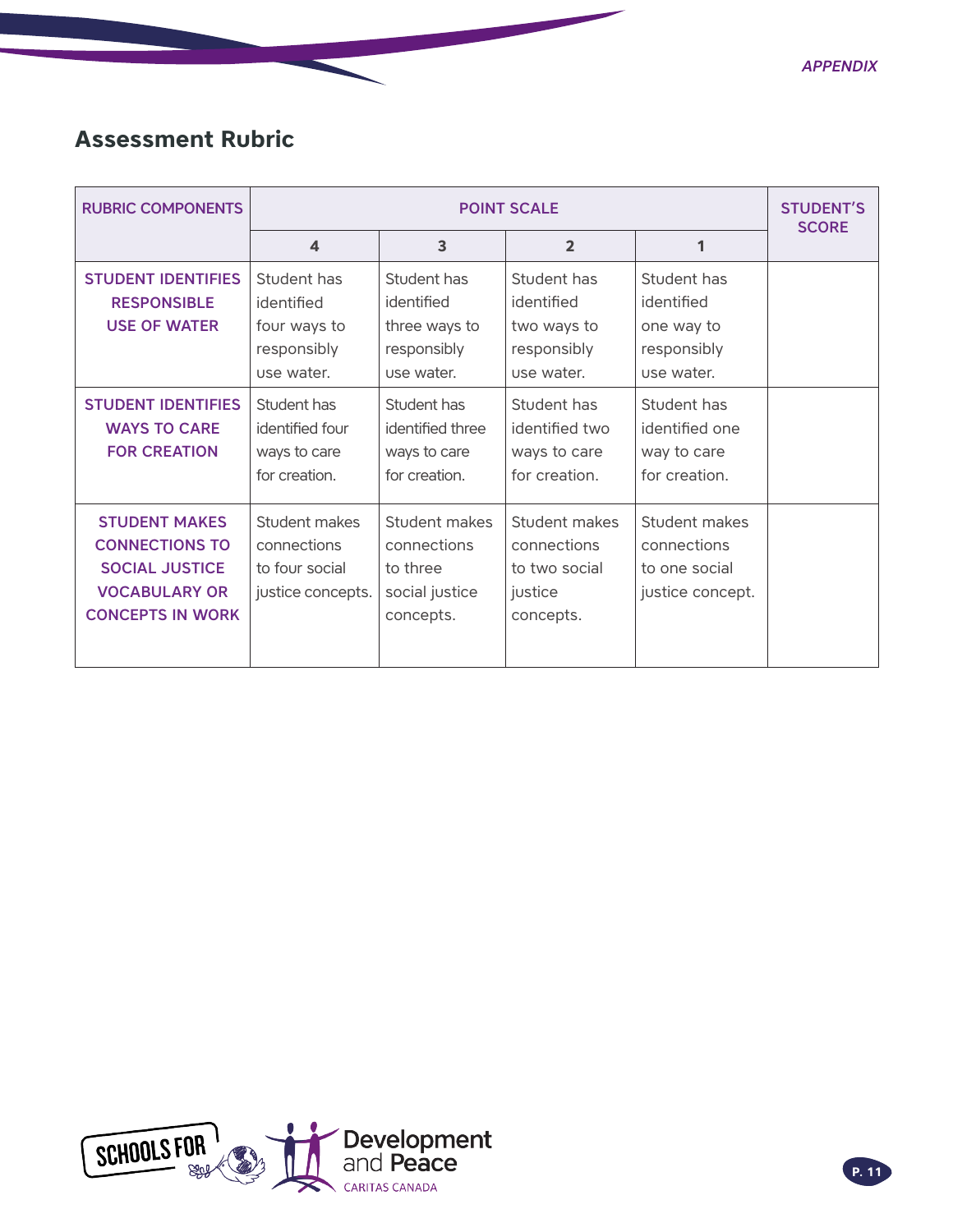### <span id="page-11-0"></span>**Cross Curricular Connections**

**ALBERTA EDUCATION PROGRAM OF STUDIES** 

### EARLY CHILDHOOD STUDIES

#### **Citizenship and Identity: Being Together**

See Social Studies (below)

#### **Environment and Community Awareness**

The child demonstrates curiosity, interest and a willingness to learn about the environment and community.

The child:

- Becomes aware of the relationship between cause and effect.
- Generates ideas to make personal sense of objects, events and relationships.

#### **Personal and Social Responsibility**

The child accepts and practices responsibility. The child:

- Develops an awareness of situations where decisions are made.
- Identifies ways to help.
- Seeks help as needed.
- Demonstrates awareness of the ways in which people take care of responsibilities in the home and school.

#### SOCIAL STUDIES

#### **KINDERGARTEN**

#### **K.2 I Belong**

Students will demonstrate an understanding and appreciation of the characteristics and interests that unite members of communities and groups.

- **K.2.5** Examine ways in which people create a climate of cooperation by exploring and reflecting upon the following questions for inquiry:
	- What are the rules at home, at school and in the community? (PADM)
	- Are there similar rules at home, at school and in the community? (PADM)
	- What are the benefits of working cooperatively with others? (CC)
	- What are challenges that groups face in creating a peaceful atmosphere? (C, CC)
	- In what ways can people contribute to a group or community? (CC)
	- What actions show care and concern for the environment? (C, LPP)

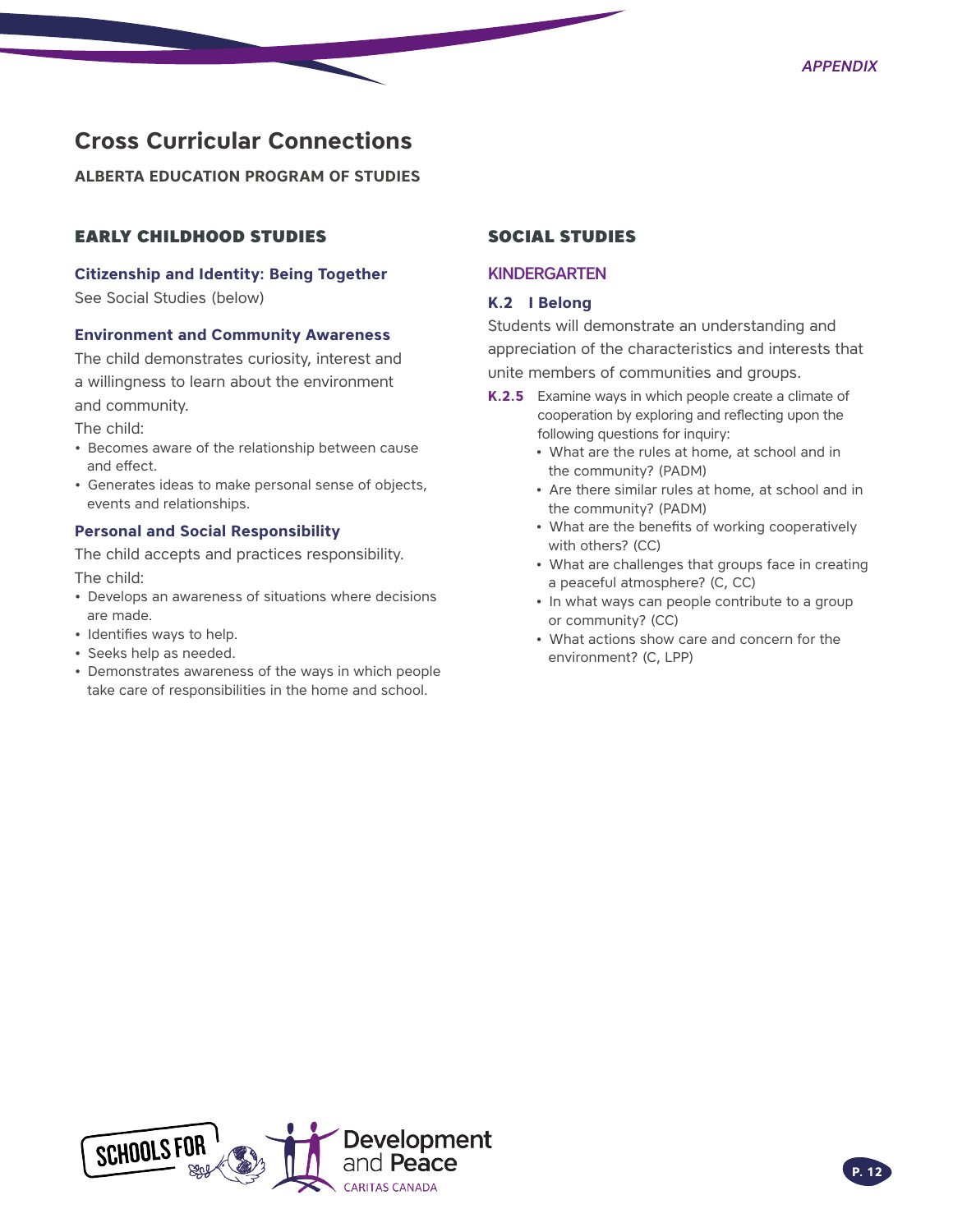#### GRADE 1

#### **1.1 My World: Home, School and Community**

Students will demonstrate an understanding and appreciation of how identity and self-esteem are enhanced by their sense of belonging in their world and how active members in a community contribute to the well-being, growth and vitality of their groups and communities.

- **1.1.3** Examine how they belong and are connected to their world by exploring and reflecting upon the following questions for inquiry:
	- What different types of communities or groups do you belong to? (CC)
	- What helps us to recognize different groups or communities (e.g., landmarks, symbols, colours, logos, clothing)? (CC)
	- In what ways do we belong to more than one group or community at the same time? (CC, I)
	- In what ways do we benefit from belonging to groups and communities? (C, CC, I)
	- What are our responsibilities and rights at home, at school, in groups and in communities? (C, CC, I)
- **1.1.4** Determine what makes their communities thrive by exploring and reflecting upon the following questions for inquiry:
	- In what ways do people cooperate in order to live together peacefully? (C, I)
	- How do groups make decisions? (PADM)
	- In what ways do people help one another at home, at school and in groups to ensure the vitality of their community? (C)
	- How do our actions and decisions contribute to the well-being of groups and communities? (C, I, PADM)
	- How does caring for the natural environment contribute to the wellbeing of our community? (C, LPP)

#### GRADE 2

#### **2.1 Canada's Dynamic Communities**

Students will demonstrate an understanding and appreciation of how geography, culture, language, heritage, economics and resources shape and change Canada's communities.

- **2.1.4** Investigate the economic characteristics of communities in Canada by exploring and reflecting upon the following questions for inquiry:
	- What kinds of natural resources exist in the communities (e.g., fishing, agriculture, mining)? (ER, LPP)
	- What are the occupations in each of the communities? (ER)
	- What kinds of goods and services are available in the communities? (ER)
	- What impact does industry have on the communities (i.e., agriculture, manufacturing)? (ER, LPP)

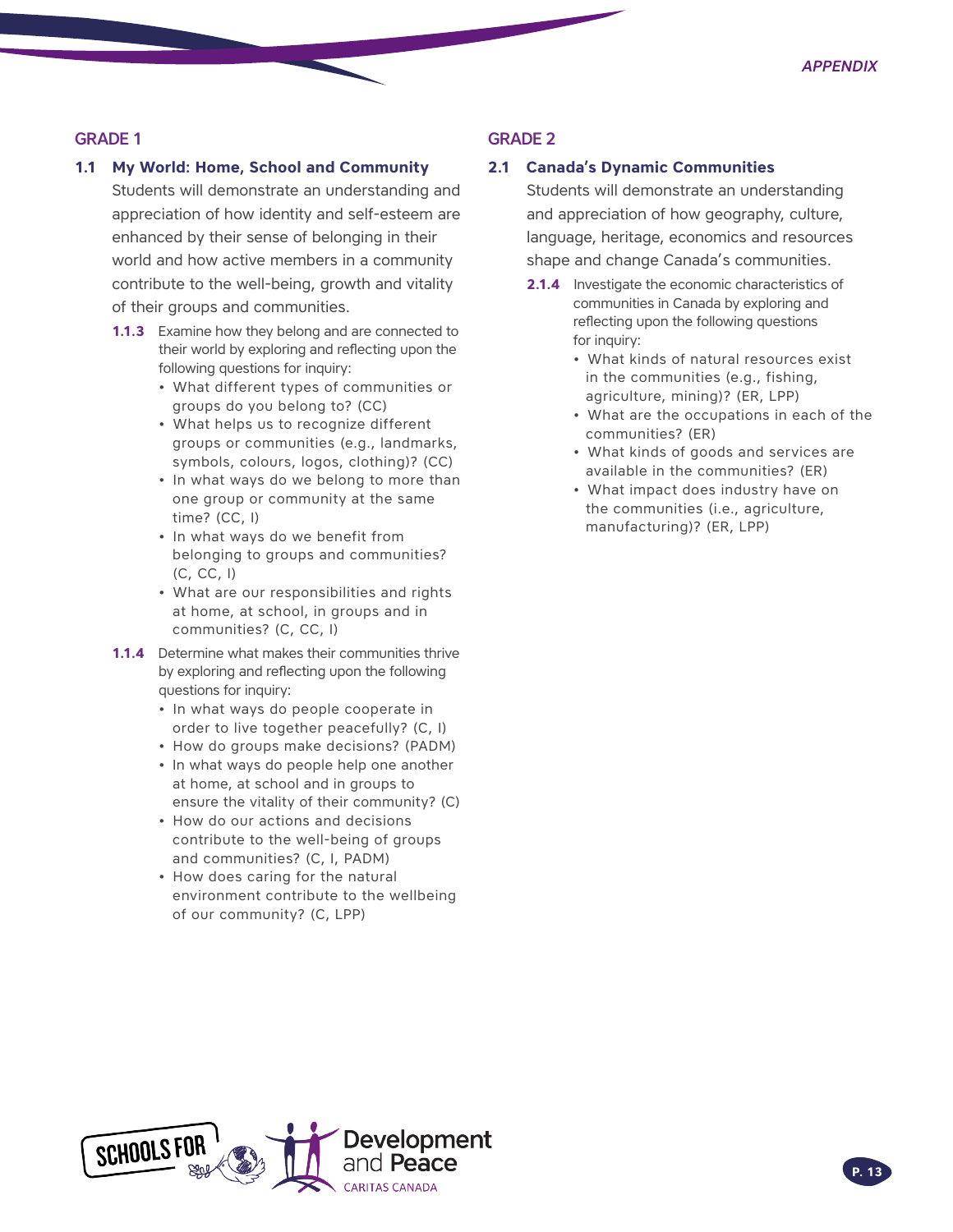#### GRADE 3

#### **3.1 Communities in the World**

Students will demonstrate an understanding and appreciation of how geographic, social, cultural and linguistic factors affect quality of life in communities in India, Tunisia, Ukraine and Peru.

- **3.1.2** Examine the social, cultural and linguistic characteristics that affect quality of life in communities in other parts of the world by exploring and reflecting on the following questions for inquiry:
	- What determines quality of life? (CC)
	- How does daily life reflect quality of life in the communities? (E.g. employment, transportation, roles of family members, etc.)? (CC, ER, GC)
	- How does access to public services affect the communities? (E.g. schools, hospitals, libraries, transportation systems)? (ER, GC, PADM)
	- How are decisions made in the communities? Who is responsible for making the decisions? (CC, PADM)
	- How do the individuals and the groups in the communities maintain peace? (GC, PADM)
	- How do the individuals and groups in the communities cooperate and share with other group members? (C, CC)
- **3.1.3** Examine the geographic characteristics that shape communities in other parts of the world by exploring and reflecting upon the following questions of inquiry:
	- In what ways do the people in the communities depend on, adapt to and change the environment in which they live and work? (ER, LPP)
	- In what ways do the communities show concern for their natural environment? (GC, LPP)
	- How does the physical geography influence the human activities in the communities (e.g. availability of water, climate)? (CC, LPP)

#### **3.2 Global Citizenship**

Students will demonstrate an understanding and appreciation of Canada's roles and responsibilities in global citizenship in relation to communities in India, Tunisia, Ukraine and Peru.

- **3.2.2** Explore the concept of global citizenship by reflecting upon the following questions for inquiry:
	- How are the rights, responsibilities and roles of citizens in communities around the world the same or different than those of Canadian citizens? (C, GC)
	- What are some environmental concerns that Canada and communities around the world share? (ER, GC)
	- In what ways can individuals and groups contribute to positive change in the world? (C, GC, PADM)
	- How do international organizations support communities in need throughout the world (e.g., UNICEF, Red Cross, Development and Peace)? (C, GC)
	- What are examples of international organizations formed by individuals (e.g., Free the Children, Médecins sans frontières (Doctors Without Borders))? (G, GC)
	- What are examples of international organizations formed by nations (e.g., UN)? (C, GC, PADM)

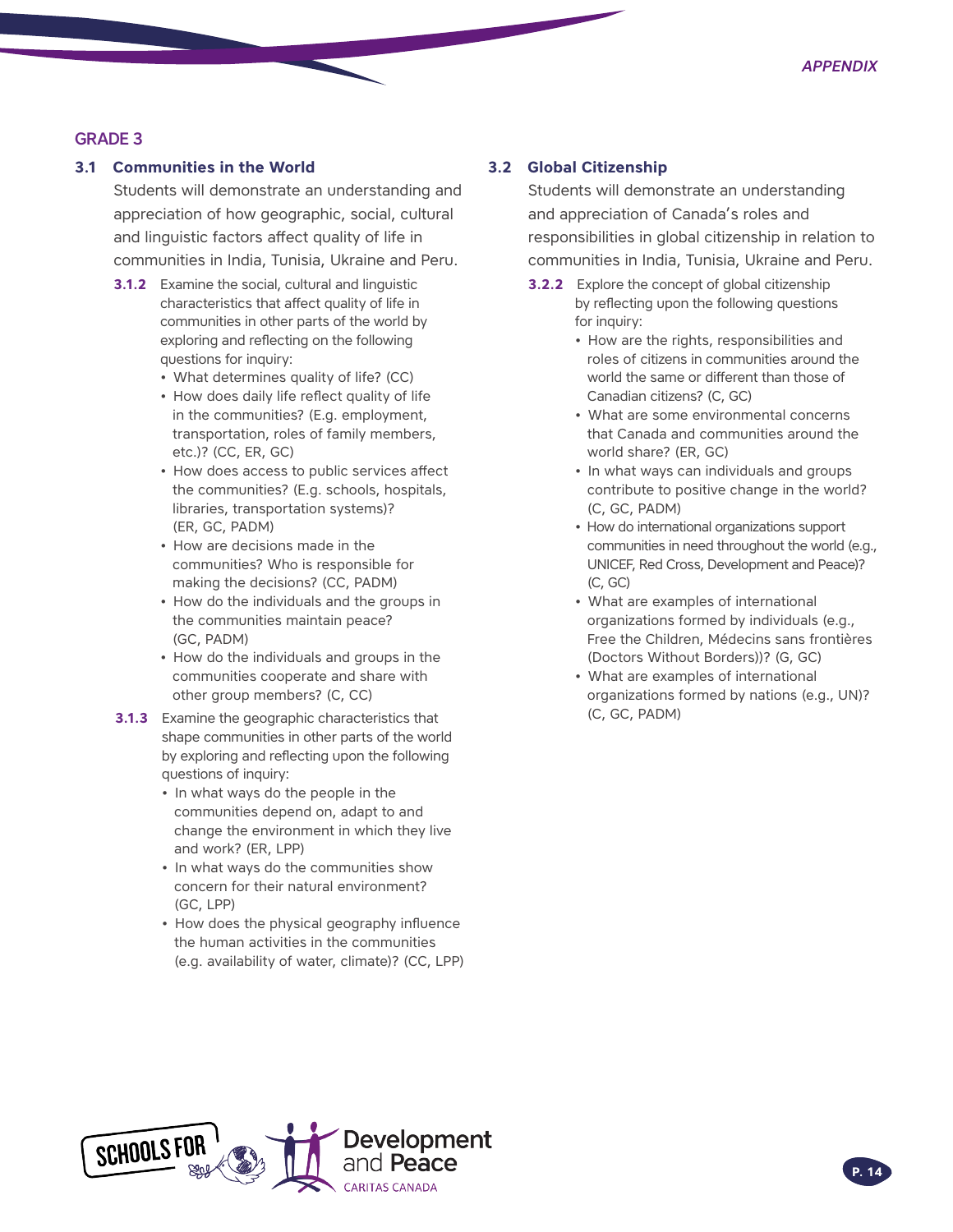### ENGLISH LANGUAGE ARTS

#### KINDERGARTEN

#### **GENERAL OUTCOME 1**

Students will listen, speak, read, write, view and represent to explore thoughts, ideas, feelings and experiences.

#### **1.1 Discover and Explore**

Express ideas and develop understanding

• Engage in exploratory communication to share personal responses and develop own interpretations.

#### **1.2 Clarify and Extend**

Consider others' ideas

- Listen to experiences and feelings shared by others. Combine ideas
- Connect related ideas and information.
- Extend understanding
- Express interest in new ideas and experiences.

#### **GENERAL OUTCOME 3**

Students will listen, speak, read, write, view and represent to manage ideas and information.

#### **3.2 Select and Process**

Use a variety of sources

• Seek information from a variety of sources, such as people at school, at home, in the community, picture books, photographs and videos.

Access information

- Use illustrations, photographs, video programs, objects and auditory cues, to access information. Evaluate sources
- Ask questions to make sense of information.

#### GRADE 1

#### **GENERAL OUTCOME 1**

Students will listen, speak, read, write, view and represent to explore thoughts, ideas, feelings and experiences.

#### **1.1 Discover and Explore**

Express ideas and develop understanding

- Share personal experiences prompted by oral, print and other media texts.
- Talk with others about something recently learned.
- Make observations about activities, experiences and oral, print and other media texts.

#### **1.2 Clarify and Extend**

Consider others' ideas

- Listen and respond appropriately to experiences and feelings shared by others.
- Combine ideas
- Group ideas and information into categories determined by an adult.

Extend understanding

• Ask questions to get additional ideas and information on topics of interest.

#### GRADE 2

#### **GENERAL OUTCOME 1**

Students will listen, speak, read, write, view and represent to explore thoughts, ideas, feelings and experiences.

#### **1.1 Discover and Explore**

Express ideas and develop understanding

- Share personal experiences prompted by oral, print and other media texts.
- Talk with others about something recently learned.
- Make observations about activities, experiences and oral, print and other media texts.

#### **GENERAL OUTCOME 2**

Students will listen, speak, read, write, view and represent to comprehend and respond personally and critically to oral, print and other media texts.

#### **2.4 Create Original Text**

Elaborate on the expression of ideas

• Add descriptive words to elaborate on ideas and create particular effects in oral, print and other media texts.

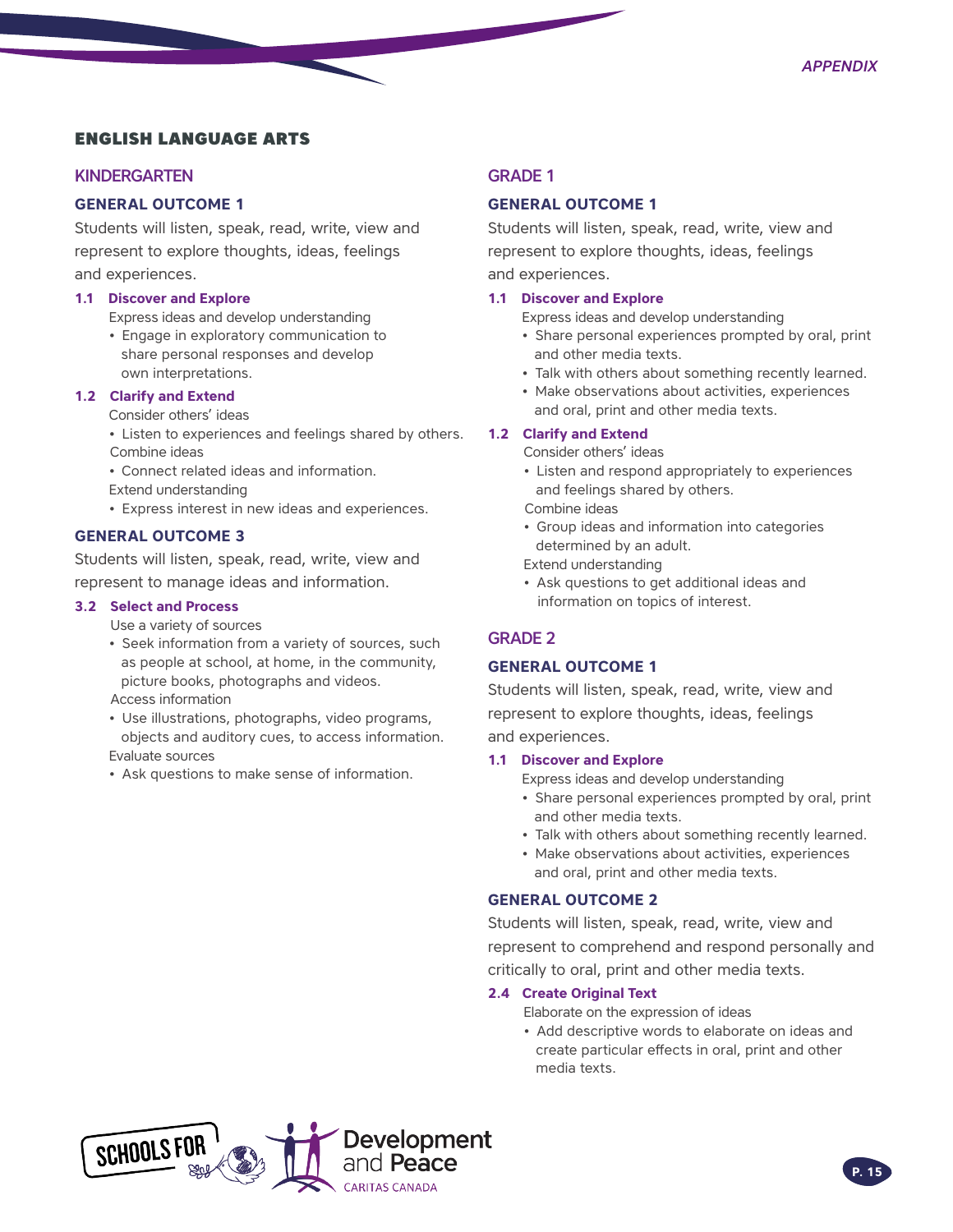#### GRADE 3

#### **GENERAL OUTCOME 1**

Students will listen, speak, read, write, view and represent to explore thoughts, ideas, feelings and experiences.

#### **1.1 Discover and Explore**

Express ideas and develop understanding

- Connect prior knowledge and personal experiences with new ideas and information in oral, print and other media texts.
- Explain understanding of new concepts in own words.
- Explore ideas and feelings by asking questions, talking to others and referring to oral, print and other media texts.

#### **GENERAL OUTCOME 2**

Students will listen, speak, read, write, view and represent to comprehend and respond personally and critically to oral, print and other media texts.

#### **2.1 Use Strategies and Cues**

Use prior knowledge

• Identify the different ways in which oral, print and other media texts, such as stories, textbooks, letters, pictionaries and junior dictionaries, are organized and use them to construct and confirm meaning.

Use comprehension strategies

- Use grammatical knowledge to predict words and construct sentences when reading narrative and expository materials.
- Apply a variety of strategies, such as setting a purpose, confirming predictions, making inferences and drawing conclusions.

#### **SCIENCE**

#### GRADE 1

#### **Topic E : Needs of Animals and Plants**

- **1.11** Describe some common living things, and identify needs of those living things.
	- **3.** Identify ways in which living things are valued; e.g., as part of a community of living things; as sources of food, clothing or shelter.
	- **7.** Identify the requirements of plants to maintain life; i.e. air, light, suitable temperature, water, growing medium, space; and recognize that we must provide these for plants in our care.

#### GRADE 2

#### **Topic A : Exploring Liquids**

- **2.5** Describe some properties of water and other liquids, and recognize the importance of water to living and non-living things.
	- **4.** Evaluate the suitability of different materials for containing liquids. Students should recognize that materials such as writing paper and unglazed pottery are not waterproof and would not be suitable containers; but that wax paper and glazed pottery are waterproof and, thus, could be used in constructing or lining a liquid container.
	- **9.** Recognize human responsibilities for maintaining clean supplies of water and identify actions that are taken to ensure that water supplies are safe.

#### GRADE 3

#### **Topic E : Animal Life Cycles**

- **3.11** Identify requirements for animal care.
	- **9.** Recognize that habitat preservation can help maintain animal populations, and identify ways that student actions can assist habitat preservation.

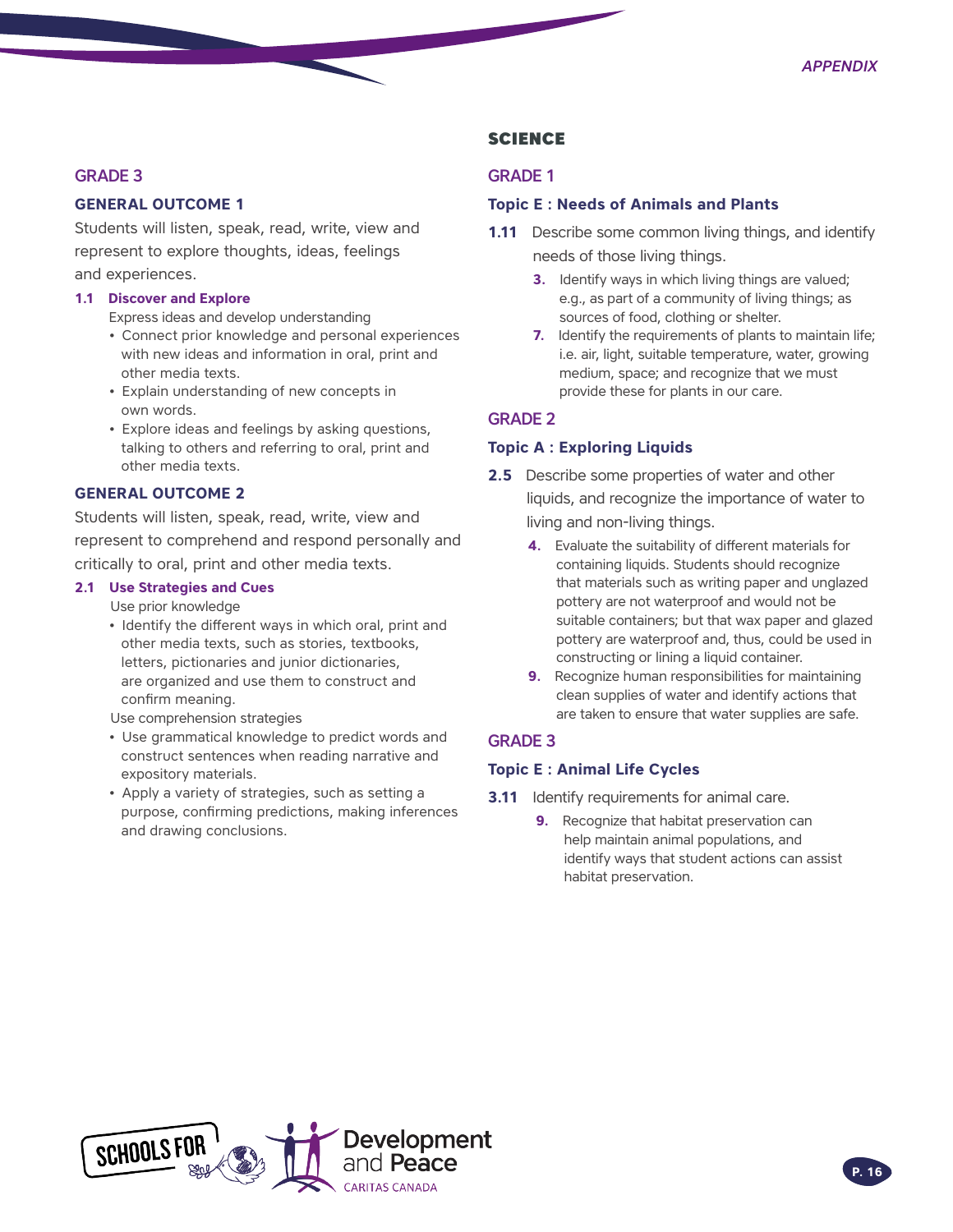### <span id="page-16-0"></span>**Handout**

#### WATER USAGE QUIZ

#### **CIRCLE ALL THE ANSWERS THAT ARE TRUE**

#### **1. What are ways I can conserve water at home:**

- a. Turning off the water while I brush my teeth.
- b. Only flushing the toilet when necessary, not for things that should go in the garbage (bugs, Kleenex, etc).
- c. Washing the dishes with a full sink rather than running water (or running a full dishwasher rather thana half-empty dishwasher).
- d. Taking a quick, efficient shower (turning off the water while shampooing hair, etc).

Please write down any other ideas that you may have:

#### **2. How can I save water at school?**

- a. Only have the tap on when we actually use it.
- b. Fill a water bottle at the water fountain.

Please write down any other ideas that you may have:

#### **3. What is better for the environment and society?**

- a. Drinking tap water.
- b. Drinking bottled water.

#### **4. Catholic Social Teaching tells us that**

- a. Access to water is every person's right.
- b. Protecting water is everyone's responsibility.

#### **5. Why would you drink tap water rather than bottled water?**

- a. Water is a right for everyone, not something we should own and sell.
- b. Keeping water a public, shared resource helps ensure everyone has access to potable water.
- c. Plastic bottles require a lot of oil and water to produce, and many are not recycled.
- d. Tap water is free and bottled water is not.
- e. Personalizing a re-usable water bottle is fun!

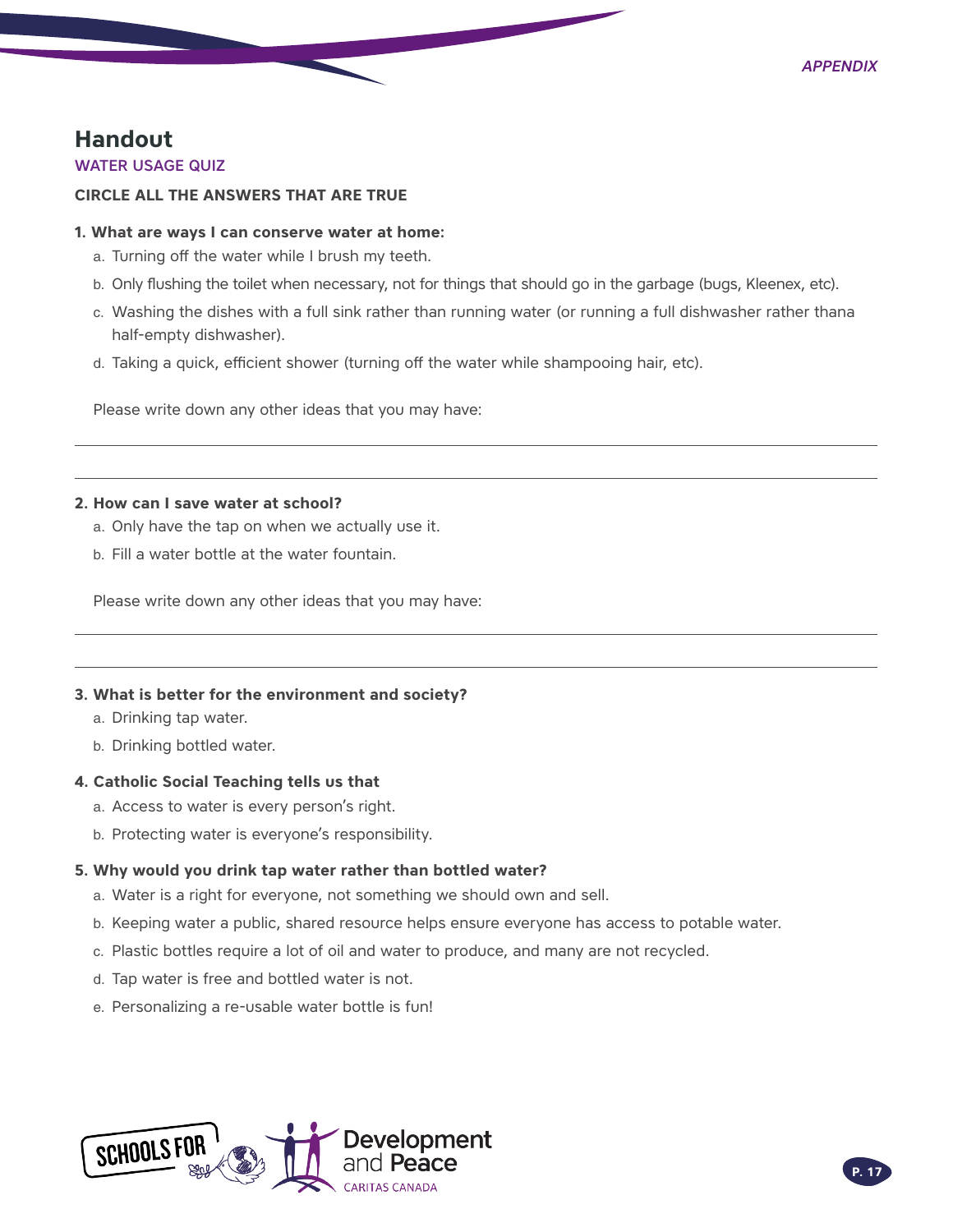### <span id="page-17-0"></span>**Handout** OBSERVATION SHEET

| <b>SMELL</b>       | <b>COLOUR</b>        |
|--------------------|----------------------|
|                    |                      |
|                    |                      |
|                    |                      |
|                    |                      |
|                    |                      |
|                    |                      |
|                    |                      |
|                    |                      |
|                    |                      |
|                    |                      |
|                    |                      |
| POLLUTION OR DIRT? | <b>MORE OR LESS?</b> |
|                    |                      |
|                    |                      |
|                    |                      |
|                    |                      |
|                    |                      |
|                    |                      |
|                    |                      |
|                    |                      |
|                    |                      |

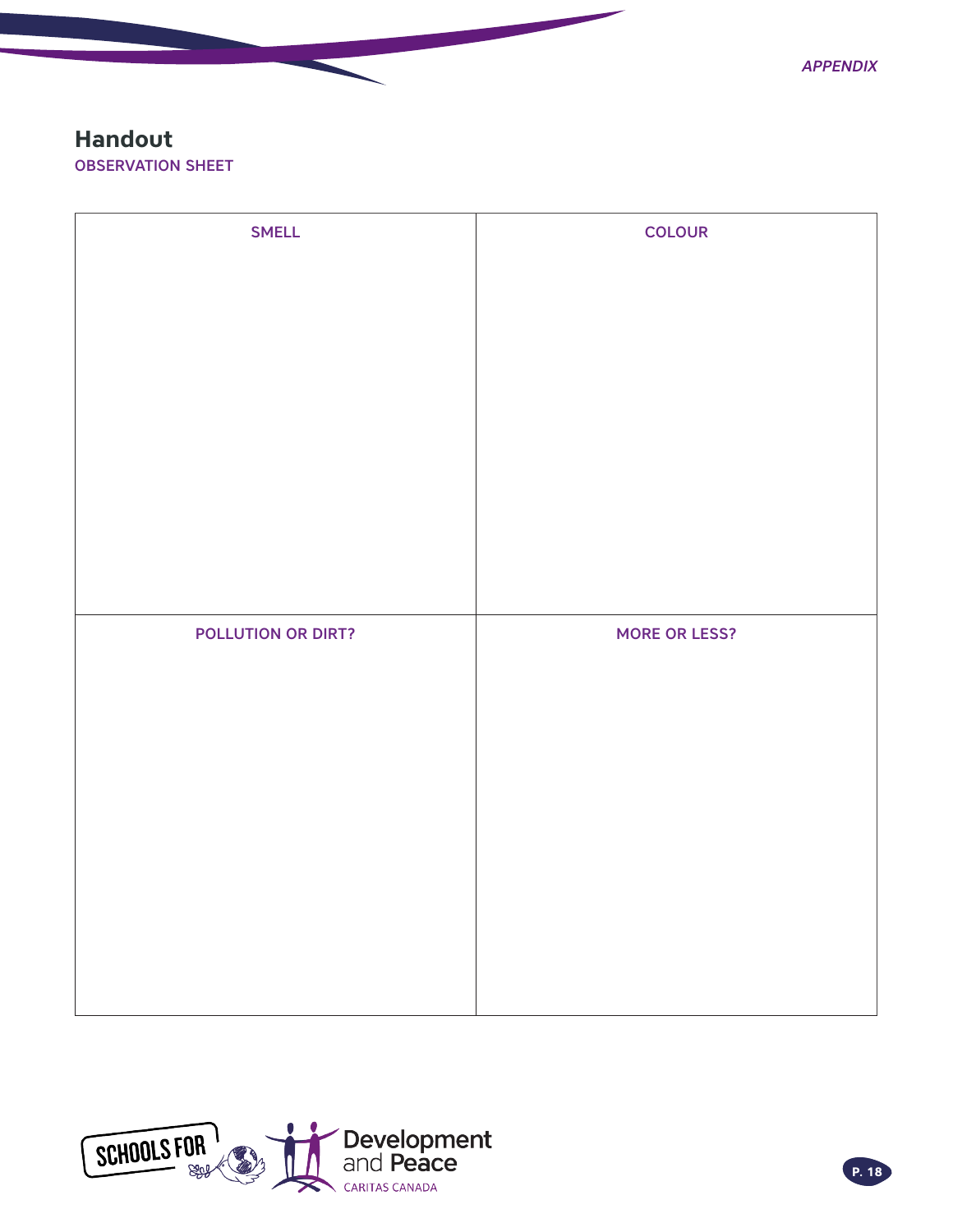*Appendix*

### <span id="page-18-0"></span>**Handout**

FILTRATION CHART

| <b>CRITERIA</b>        | <b>FILTER 1</b> | <b>FILTER 2</b> |
|------------------------|-----------------|-----------------|
| <b>TYPE OF FILTER</b>  |                 |                 |
|                        |                 |                 |
|                        |                 |                 |
|                        |                 |                 |
|                        |                 |                 |
| <b>DESCRIBE BEFORE</b> |                 |                 |
|                        |                 |                 |
|                        |                 |                 |
|                        |                 |                 |
|                        |                 |                 |
| <b>DESCRIBE AFTER</b>  |                 |                 |
|                        |                 |                 |
|                        |                 |                 |
|                        |                 |                 |
|                        |                 |                 |
| <b>NOTES</b>           |                 |                 |
|                        |                 |                 |
|                        |                 |                 |
|                        |                 |                 |
|                        |                 |                 |